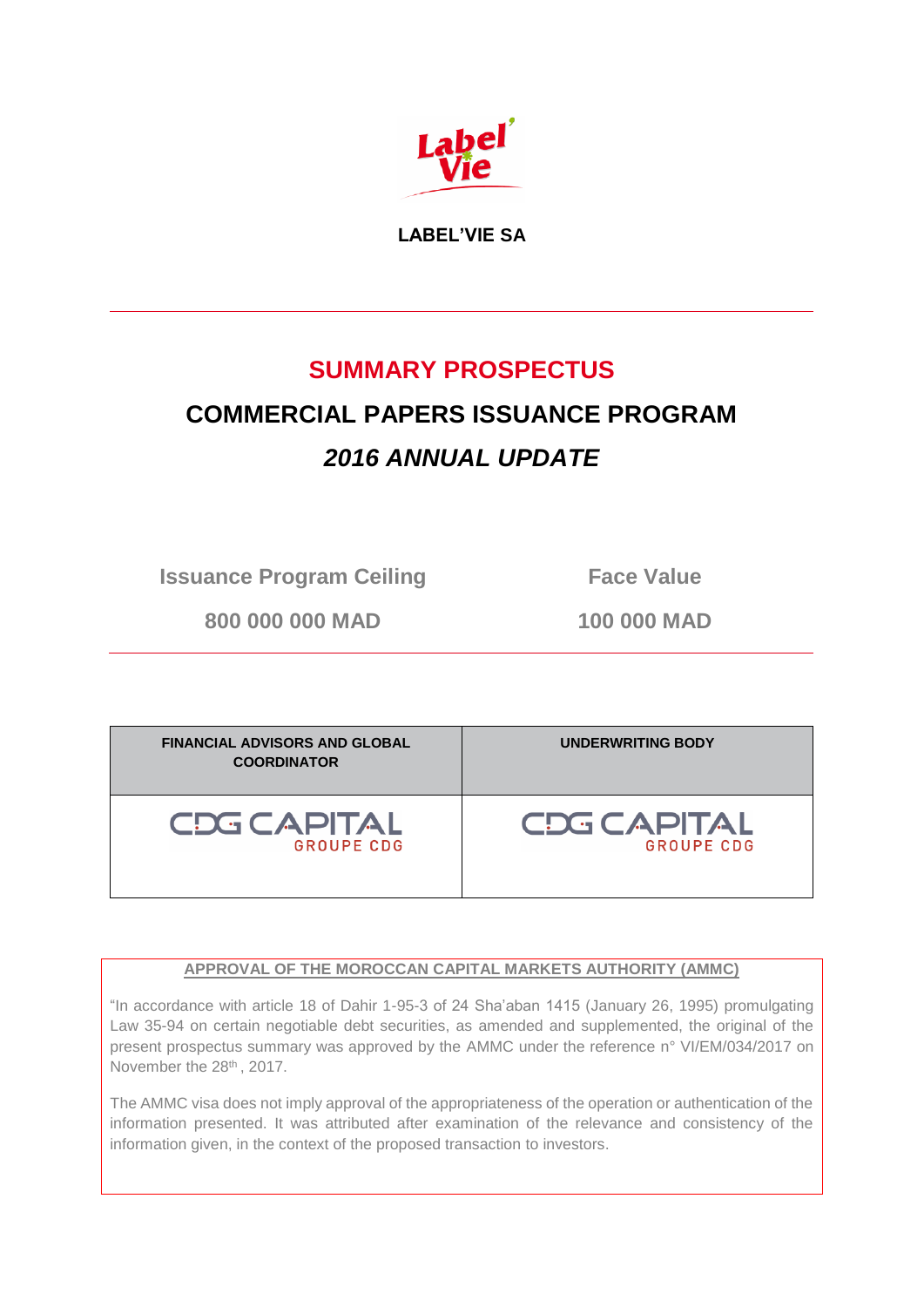

## **Notice**

On November the 28<sup>th</sup>, 2017, the Moroccan Capital Markets Authority (AMMC) approved a prospectus related to the 2016 annual update of the commercial paper issuance program by Label 'Vie S.A.

The prospectus approved by AMMC may be consulted at any time at the registered headquarters of the company and at its financial advisor, CDG Capital. It will also be made available at the headquarters of the placement agents in a deadline of 48 hours maximum.

The prospectus is also available on the AMMC website: [www.ammc.ma](http://www.ammc.ma/)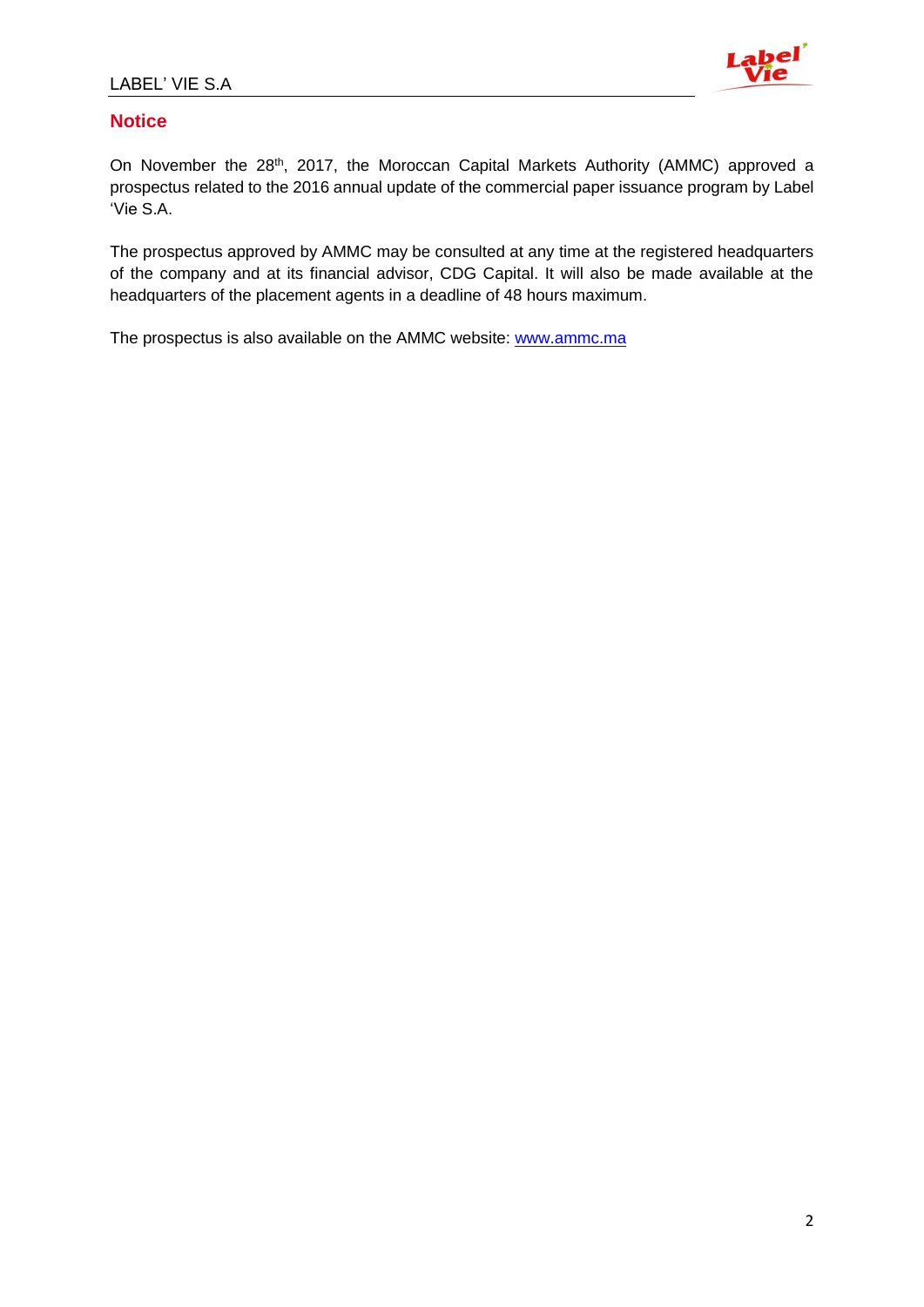

#### **I. INTRODUCTION OF THE OPERATION**

**1. Objectives of the Operation** 

The Label 'Vie SA. would like to start a commercial papers issuance Program in order to:

- Deal with the temporary cash-flow needs induced by changes working capital requirement during the year;
- Vary funding sources in order to better negotiate with its financial partners;
- **•** Optimize the cost of short-term financing by partially substituting commercial papers to existing bank loans;
- Consolidate its image among institutional investors through increased visibility on the capital market.

| <b>Nature of securities</b>        | Negotiable debt securities dematerialized by registration with the<br>Central Depositary (Maroclear) and registered in an account with<br>authorized affiliates.                     |
|------------------------------------|--------------------------------------------------------------------------------------------------------------------------------------------------------------------------------------|
| <b>Legal form of securities</b>    | Commercial Papers out to bearer                                                                                                                                                      |
| <b>Issuance ceiling</b>            | 800 000 000 MAD                                                                                                                                                                      |
| Face value                         | 100 000 MAD                                                                                                                                                                          |
| <b>Number of securities</b>        | 8 0 0 0                                                                                                                                                                              |
| <b>Maturity</b>                    | Between 10 days and 1 year                                                                                                                                                           |
| <b>Enjoyment date</b>              | At the date of payment.                                                                                                                                                              |
| Interest rate                      | Fixed determined for each issue depending on market conditions                                                                                                                       |
| <b>Interest</b>                    | Post-counted.                                                                                                                                                                        |
| <b>Coupon payment</b>              | In fine, at due date of each commercial paper                                                                                                                                        |
| <b>Repayment</b>                   | In fine, at due date of each commercial paper                                                                                                                                        |
| <b>Assimilation clause</b>         | The commercial paper issued is not assimilated to any previous issue                                                                                                                 |
| <b>Negotiability of securities</b> | No restriction is imposed by the conditions of the issuance in regards<br>to the negotiability of the issued commercial paper. The securities are<br>negotiable by mutual agreement. |
| <b>Guarantee</b>                   | The issue is not the subject of any guarantee                                                                                                                                        |
| Ranking                            | The issuance program of commercial paper is not subject to any other<br>indebtedness of the company.                                                                                 |

**2. Information on the securities to be issued**

## **3. Body in charge of investment – Financial intermediary**

| Financial advisor and global<br>coordinator                      |                    | Tour Mamounia, Place Moulay<br>El Hassan - Rabat   |  |  |  |  |
|------------------------------------------------------------------|--------------------|----------------------------------------------------|--|--|--|--|
| Underwriting body                                                | <b>CDG CAPITAL</b> | <b>Phone: 05 37 66 52 52</b><br>:0537665280<br>Fax |  |  |  |  |
| Domiciliation agent, providing<br>the Issuer's financial service |                    |                                                    |  |  |  |  |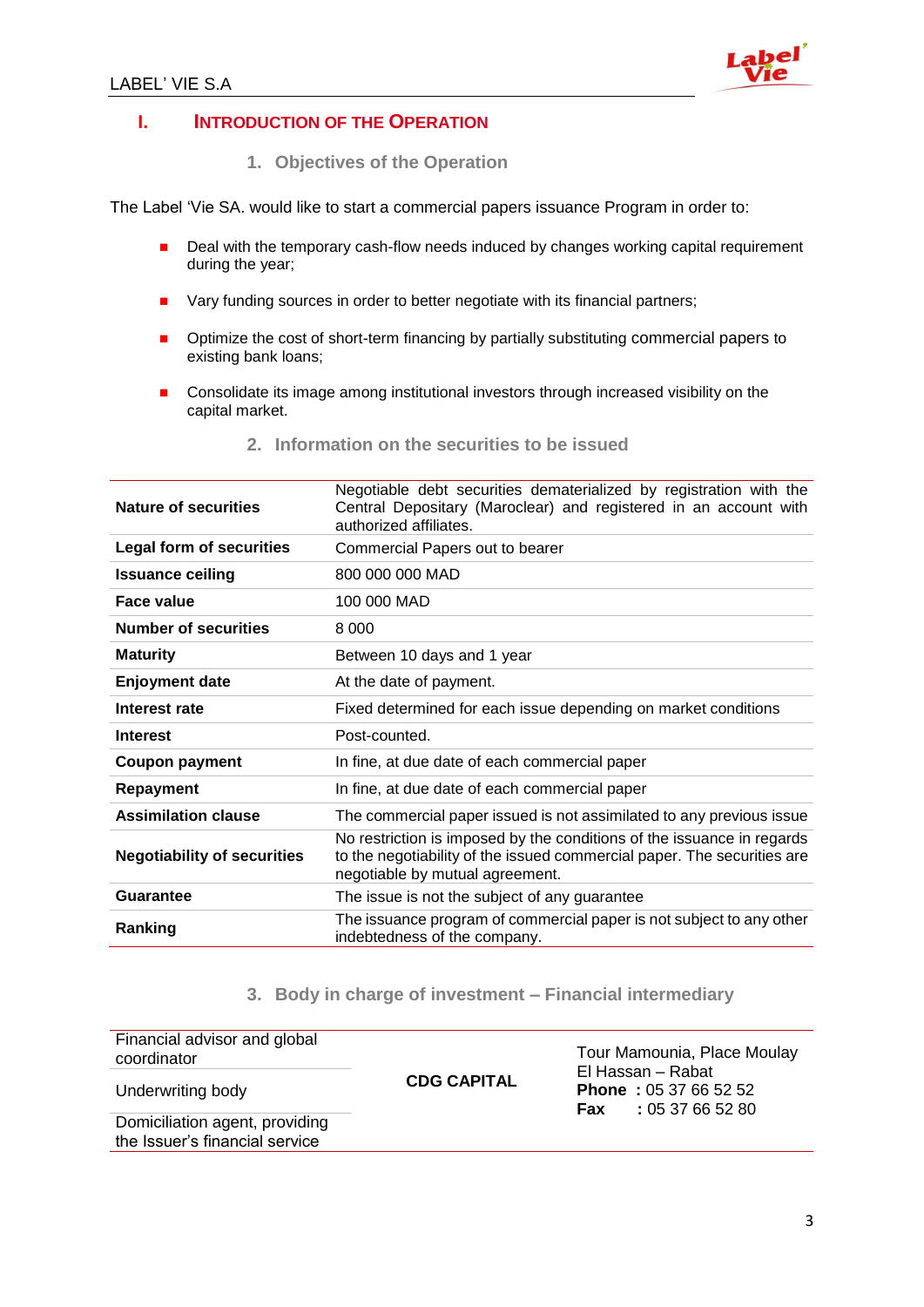

# **II. OVERVIEW OF LABEL' VIE SA**

#### **1. GENERAL INFORMATION ON LABEL'VIE SA**

| <b>Company name</b>                                  | Label 'Vie S.A                                                                                                                                                                                                                                                                                                                                                                                                                                                                                                                                                                                                                                                                                                                                                                                                                                                                                                                                                                                                                                                                                                                                                                                                               |  |  |  |  |  |
|------------------------------------------------------|------------------------------------------------------------------------------------------------------------------------------------------------------------------------------------------------------------------------------------------------------------------------------------------------------------------------------------------------------------------------------------------------------------------------------------------------------------------------------------------------------------------------------------------------------------------------------------------------------------------------------------------------------------------------------------------------------------------------------------------------------------------------------------------------------------------------------------------------------------------------------------------------------------------------------------------------------------------------------------------------------------------------------------------------------------------------------------------------------------------------------------------------------------------------------------------------------------------------------|--|--|--|--|--|
| <b>Registered office</b>                             | Rabat- Souissi, Km 3,5, angles rue Rif et Zaërs                                                                                                                                                                                                                                                                                                                                                                                                                                                                                                                                                                                                                                                                                                                                                                                                                                                                                                                                                                                                                                                                                                                                                                              |  |  |  |  |  |
| <b>Phone</b>                                         | 05 37 56 95 95                                                                                                                                                                                                                                                                                                                                                                                                                                                                                                                                                                                                                                                                                                                                                                                                                                                                                                                                                                                                                                                                                                                                                                                                               |  |  |  |  |  |
| Fax                                                  | 05 37 56 95 66                                                                                                                                                                                                                                                                                                                                                                                                                                                                                                                                                                                                                                                                                                                                                                                                                                                                                                                                                                                                                                                                                                                                                                                                               |  |  |  |  |  |
| Website                                              | www.labelvie.ma                                                                                                                                                                                                                                                                                                                                                                                                                                                                                                                                                                                                                                                                                                                                                                                                                                                                                                                                                                                                                                                                                                                                                                                                              |  |  |  |  |  |
| <b>Legal form</b>                                    | Incorporate company of Moroccan private law with an administrative Board.                                                                                                                                                                                                                                                                                                                                                                                                                                                                                                                                                                                                                                                                                                                                                                                                                                                                                                                                                                                                                                                                                                                                                    |  |  |  |  |  |
| <b>Constitution date</b>                             | October 16th, 1985                                                                                                                                                                                                                                                                                                                                                                                                                                                                                                                                                                                                                                                                                                                                                                                                                                                                                                                                                                                                                                                                                                                                                                                                           |  |  |  |  |  |
| Lifespan:                                            | 99 years                                                                                                                                                                                                                                                                                                                                                                                                                                                                                                                                                                                                                                                                                                                                                                                                                                                                                                                                                                                                                                                                                                                                                                                                                     |  |  |  |  |  |
| Trade register # :                                   | 27 433 - Rabat                                                                                                                                                                                                                                                                                                                                                                                                                                                                                                                                                                                                                                                                                                                                                                                                                                                                                                                                                                                                                                                                                                                                                                                                               |  |  |  |  |  |
| <b>Fiscal year</b>                                   | From January 1 <sup>st</sup> to December 31 <sup>st</sup> .                                                                                                                                                                                                                                                                                                                                                                                                                                                                                                                                                                                                                                                                                                                                                                                                                                                                                                                                                                                                                                                                                                                                                                  |  |  |  |  |  |
| Date entering to the<br>stock exchange               | July 2 <sup>nd</sup> , 2008                                                                                                                                                                                                                                                                                                                                                                                                                                                                                                                                                                                                                                                                                                                                                                                                                                                                                                                                                                                                                                                                                                                                                                                                  |  |  |  |  |  |
| Social capital (as<br>15/11/2017)                    | 283 896 200 MAD, divided into 2 838 962 shares with a nominal value of<br>100 MAD each.                                                                                                                                                                                                                                                                                                                                                                                                                                                                                                                                                                                                                                                                                                                                                                                                                                                                                                                                                                                                                                                                                                                                      |  |  |  |  |  |
| <b>Company purpose</b>                               | According to Article 2 of the statute, the company shall have as objective :<br>"The purchase and sale, in the form of self-service (supermarket<br>) or in any other form, of any item or consumer product<br>including: food, cleaning products, perfumes, lingerie,<br>hardware and gardening products, furniture and decoration<br>products, children's items (toys, hosiery, etc.), household<br>products (radio, television, photos, cookers, refrigerators, etc.);<br>paramedical products, tobacco, tobacco products,<br>newspapers, stationery and book products;<br>Operating a bakery, patisserie, butchery, fishery, rotisserie,<br>$etc.)$ ;<br>The purchase and retail sale of all beverages (alcoholic or else),<br>٠<br>all in accordance with the laws and regulations applicable in<br>Morocco;<br>The Company may also have interest in any Moroccan or<br>foreign companies whose trade would be similar to the<br>Company, or are likely to promote and develop their own<br>businesses;<br>And more generally, all industrial, commercial, financial,<br>٠<br>movable or immovable property directly or indirectly related to<br>the company objectives and are likely to achieve such<br>objectives". |  |  |  |  |  |
| <b>Place to consulting</b><br>legal documents        | The social, legal and accounting documents whose disclosure is required<br>by law and the statute, might be reviewed at the registered office of the<br>company.                                                                                                                                                                                                                                                                                                                                                                                                                                                                                                                                                                                                                                                                                                                                                                                                                                                                                                                                                                                                                                                             |  |  |  |  |  |
| <b>Competent Court in the</b><br>event of litigation | <b>Commercial Court of Rabat</b>                                                                                                                                                                                                                                                                                                                                                                                                                                                                                                                                                                                                                                                                                                                                                                                                                                                                                                                                                                                                                                                                                                                                                                                             |  |  |  |  |  |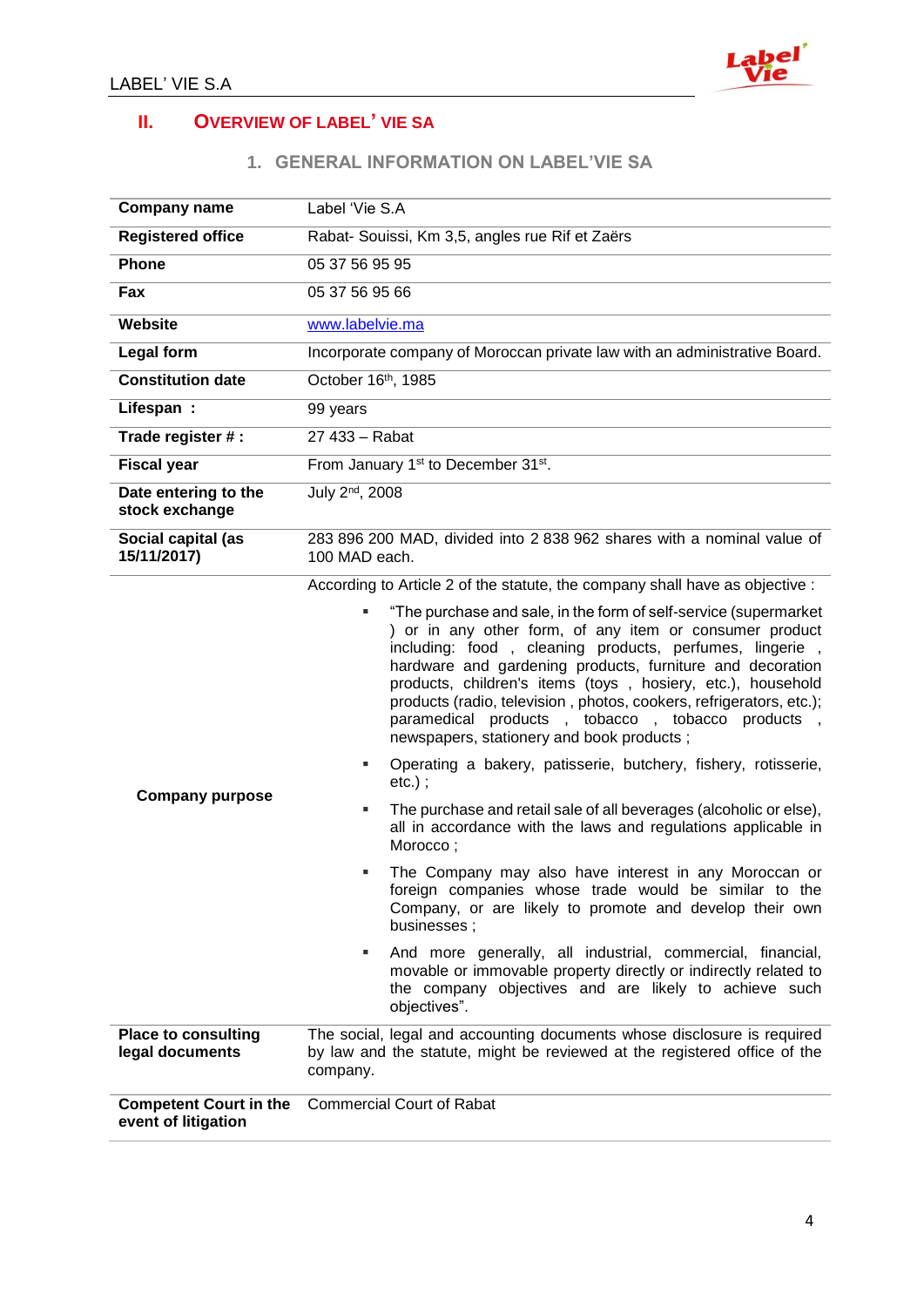

# Tax regime **Tax regime** The company is subject to the proportional corporate tax rate; The company is subject to VAT (0%, 7%, 10%,14% et 20%), and to standard tax of 20% for investments and other income

### **2. INFORMATION CONCERNING THE REGISTERED CAPITAL**

On the last five years, the shareholding structure of Label 'Vie has envolved following the table below:

|                                   | 12/31/2012                  |                   | 12/31/2013                  |                   | 12/31/2014                  |                   | 12/31/2015                  |                   | 12/31/2016                  |                   |
|-----------------------------------|-----------------------------|-------------------|-----------------------------|-------------------|-----------------------------|-------------------|-----------------------------|-------------------|-----------------------------|-------------------|
| <b>Shareholders</b>               | N <sub>b</sub> of<br>shares | $%$ of<br>capital | N <sub>b</sub> of<br>shares | $%$ of<br>capital | N <sub>b</sub> of<br>shares | $%$ of<br>capital | N <sub>b</sub> of<br>shares | $%$ of<br>capital | N <sub>b</sub> of<br>shares | $%$ of<br>capital |
| Retail Holding                    | 1 322 601                   | 51,96%            | 1 309 744                   | 51,46%            | 1 293 621                   | 50,82%            | 1 315 207                   | 51,67%            | 1 434 463                   | 56,36%            |
| <b>SAHAM Assurance</b>            | 350 227                     | 13,76%            | 257 227                     | 10,11%            | 257 230                     | 10,11%            | 257 230                     | 10,11%            | 369 173                     | 14,50%            |
| <b>ARISAIG Africa</b><br>Consumer | ٠                           | 0,00%             | 137 725                     | 5,41%             | 202 750                     | 7,97%             | 139 678                     | 5,49%             |                             | 0,00%             |
| ALJIA Holding <sup>1</sup>        | 148758                      | 5,84%             | 113 494                     | 4,46%             | 106 455                     | 4,18%             | 106 455                     | 4,18%             | 106 455                     | 4,18%             |
| Employees                         | 7428                        | 0,29%             | 6593                        | 0,26%             | 1627                        | 0,06%             | 786                         | 0,03%             | 543                         | 0,02%             |
| <b>UNIMER</b>                     | $\overline{\phantom{a}}$    | 0,00%             | $\overline{\phantom{a}}$    | 0,00%             | 1                           | 0,00%             |                             | 0,00%             |                             | 0,00%             |
| Natural persons <sup>2</sup>      | $\overline{\phantom{a}}$    | 0,00%             | $\overline{\phantom{a}}$    | 0,00%             | 1                           | 0,00%             |                             | 0,00%             |                             | 0,00%             |
| Floating shares                   | 716 213                     | 28,14%            | 720 494                     | 28,31%            | 683 592                     | 26,86%            | 725 919                     | 28,52%            | 634 641                     | 24,90%            |
| Including treasury<br>shares      | 0                           |                   | 0                           |                   | 0                           |                   | 120                         |                   | 4597                        |                   |
| Total                             | 2 545 277                   | 100,00%           | 2 545 277                   | 100,00%           | 2 545 277                   | 100%              | 2 545 277                   | 100,00%           | 2 545 277                   | 100,00%           |

*Source : Label' Vie*

On November the15<sup>th</sup>, 2017, the shareholding structure of Label' Vie is distributed as follows:

|                                  | 15/11/2017              |              |  |  |  |  |
|----------------------------------|-------------------------|--------------|--|--|--|--|
| <b>Shareholders</b>              | <b>Number of shares</b> | % of capital |  |  |  |  |
| <b>Retail Holding</b>            | 1 446 402               | 50,95%       |  |  |  |  |
| SAHAM Assurances (ex-CNIA SAADA) | 259 325                 | 9.13%        |  |  |  |  |
| ALJIA Holding (ex-ETAMAR)        | 106 455                 | 3,75%        |  |  |  |  |
| <b>UNIMER</b>                    |                         | $0.00\%$     |  |  |  |  |
| Natural persons <sup>2</sup>     | 7                       | $0.00\%$     |  |  |  |  |
| Employees                        | 536                     | 0.02%        |  |  |  |  |
| <b>Floating shares</b>           | 1 026 236               | 36,15%       |  |  |  |  |
| Including treasury shares        | 2 3 8 8                 | 0.08%        |  |  |  |  |
| <b>Total</b>                     | 2838962                 | 100%         |  |  |  |  |

*Source : Label' Vie*

 $\overline{a}$ <sup>1</sup> Formerly called "ETAMAR"

<sup>&</sup>lt;sup>2</sup> Representative shares attributed to Mr. Adil BENNANI as a member of the board of directors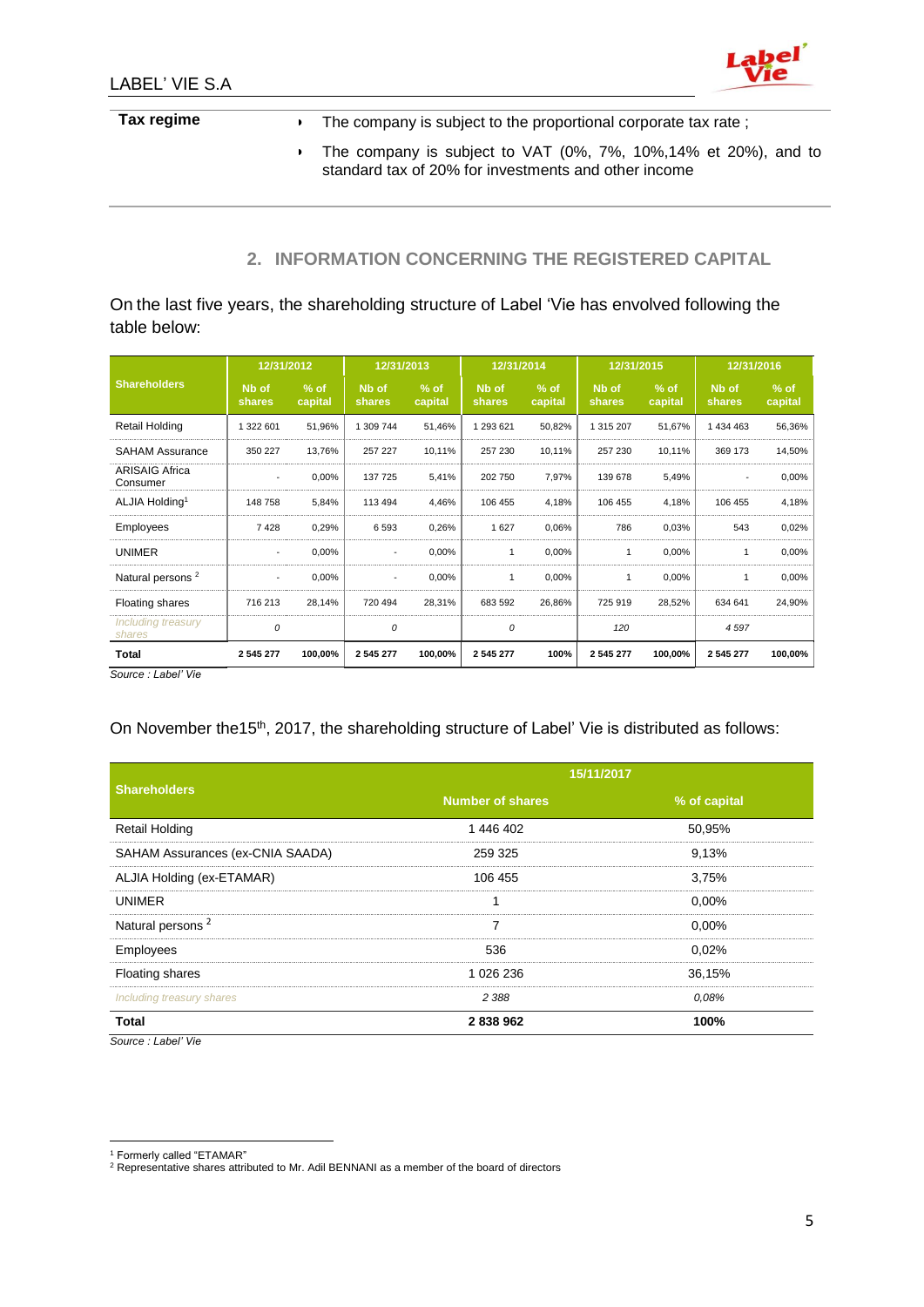

#### **3. BOARD OF DIRECTORS MEMBERS**

## On June 29<sup>th</sup>, 2017, the board of directors of Label 'Vie is composed as follow:

| <b>Member of the</b><br><b>Board</b>                       | <b>Appointment</b><br>date | <b>Mandate</b><br>renewal date | <b>Expiry of term</b>                 | <b>Position</b>          | <b>Affiliation to Label</b><br>'Vie or to Board<br>member                          |
|------------------------------------------------------------|----------------------------|--------------------------------|---------------------------------------|--------------------------|------------------------------------------------------------------------------------|
| Zouhaïr Bennani                                            | 25/03/2004                 | 27/06/2014                     | GM called to approve<br>2019 accounts | Chairman of the<br>Board | Chairman of the<br>Board                                                           |
| Rachid Hadni                                               | 25/03/2004                 | 27/06/2014                     | GM called to approve<br>2019 accounts | CEO of Label'Vie<br>S.A  | CEO of Label'Vie<br>S.A                                                            |
| Adil Bennani                                               | 25/03/2007                 | 27/06/2014                     | GM called to approve<br>2019 accounts | Board member             | Intuitu personae                                                                   |
| Saïd Alj                                                   | 20/06/2006                 | 27/06/2014                     | GM called to approve<br>2019 accounts | Board member             | Intuitu personae                                                                   |
| Unimer represented<br>by Ismail Farih                      | 13/12/2007                 | 29/06/2017                     | GM called to approve<br>2022 accounts | Board member             | Advisor of the<br>chairman                                                         |
| <b>Retail Holding</b><br>represented by<br>Zouhaïr Bennani | 25/03/2004                 | 27/06/2014                     | GM called to approve<br>2019 accounts | Board member             | Chairman of Retail<br>Holding                                                      |
| Saham Assurance<br>represented by<br>Kawtar Johrati        | 10/10/2008                 | 28/06/2012                     | GM called to approve<br>2017 accounts | Board member             | General Manager of<br>the Asset<br>Management<br>subsidiary of<br>Saham Assurances |
| Laissaoui Riad                                             | 29/06/2017                 |                                | GM called to approve<br>2022 accounts | Board member             | General Manager of<br><b>Retail Holding</b>                                        |
| Souaid Karim                                               | 29/06/2017                 |                                | GM called to approve<br>2022 accounts | Board member             | Intuitu personae                                                                   |
| Gilles de Clerck                                           | 29/06/2017                 |                                | GM called to approve<br>2022 accounts | Board member             | Intuitu personae                                                                   |
| Bensouda Amine                                             | 29/06/2017                 |                                | GM called to approve<br>2022 accounts | Board member             | Intuitu personae                                                                   |
| Dahib Jamila                                               | 29/06/2017                 |                                | GM called to approve<br>2022 accounts | Board member             | Legal director                                                                     |

*Source : Label' Vie*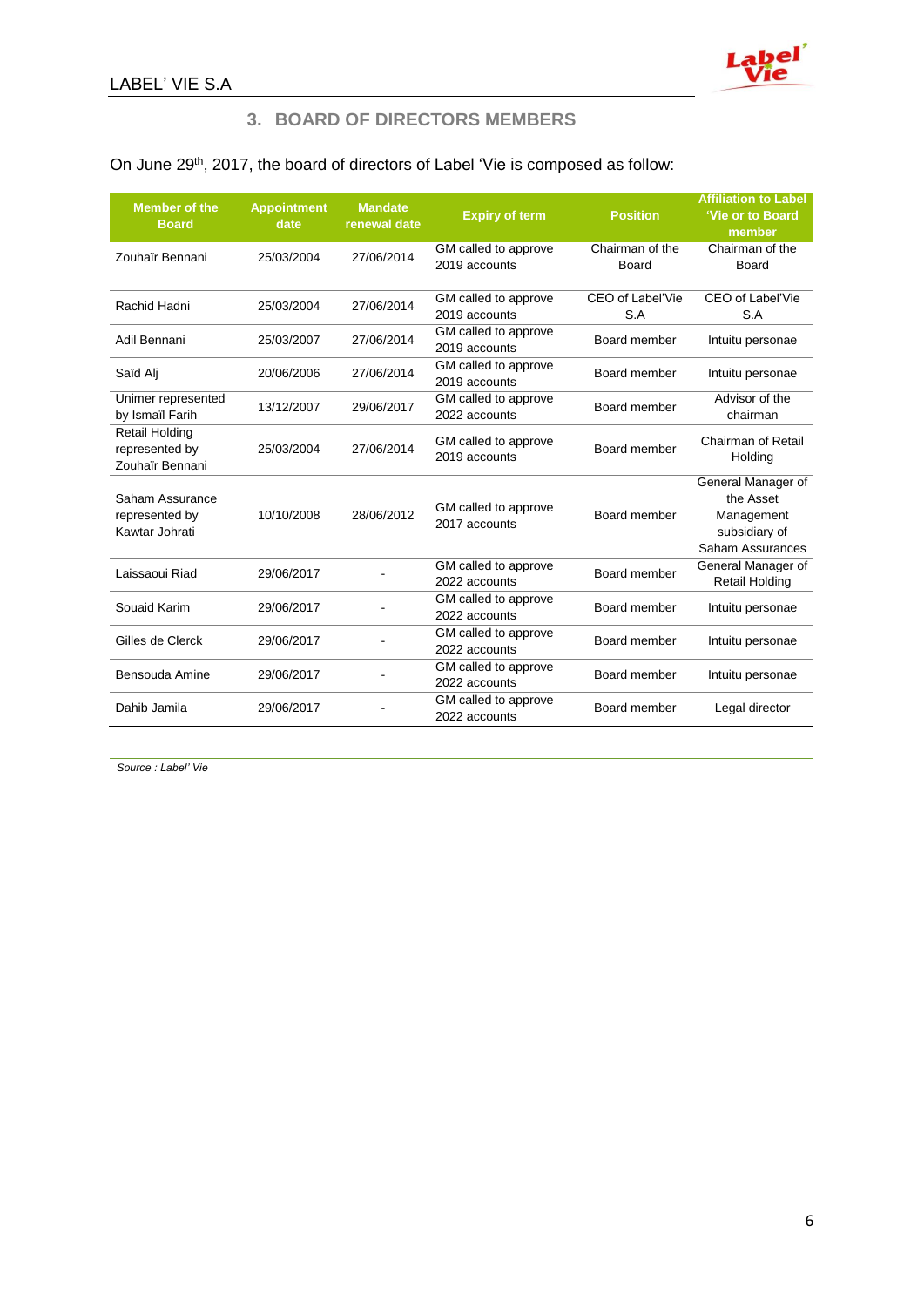

### **4. AFFILIATION TO BEST FINANCIÈRE GROUP**

Label 'Vie SA is part of Best Financière group whose legal structure is presented hereinafter:



#### **Legal structure Of Best Financière As Of June 30th 2017:**

*Source : Label' Vie*

The diversification of the group's activities led the managers to opt for a reorganization by cluster. Best Financière Group is organized around two business lines, achieving a net profit of 152.5 MMAD in 2016. Its main shareholders are AZ Développement (55.3%) and YADOGHI Capital (29.53%).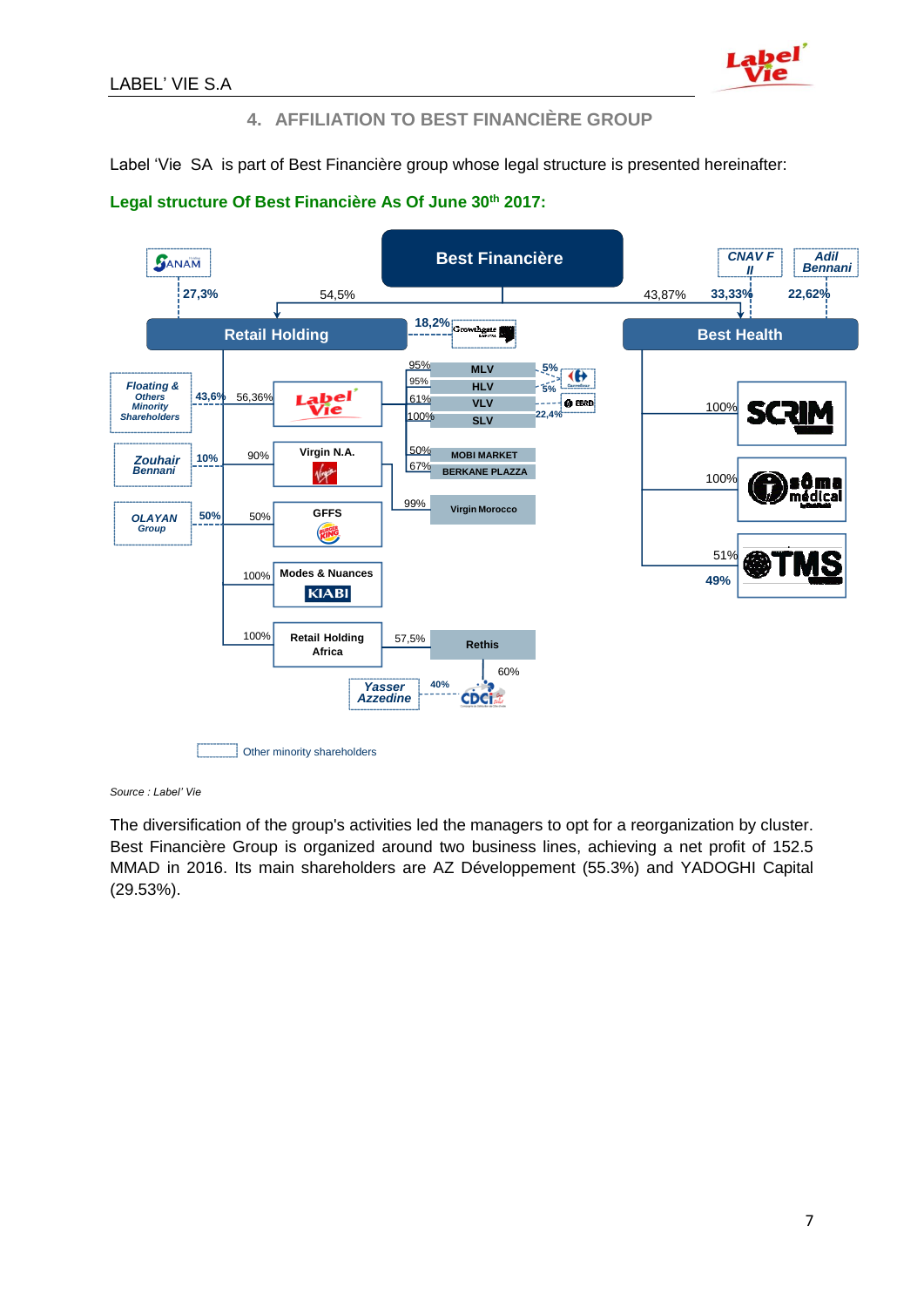

## **III. CONSOLIDATED FINANCIAL STATEMENT OF LABEL'VIE SA.**

## **DISCLAIMER**

The year 2016 has witnessed multiple events that reshaped the structure of the group: (i) capital increase of VLV SAS with the entry of the EBRD (ii) the merger between VLV and Petra (Best Real Estate SA) (land owner of three shopping centers and four commercial galleries), as part of the group's new strategy to separate the retail activity from the real estate activity.

These operations has affected the share capital of VLV (increase of 172.4 MMAD in favor of the EBRD followed by a capital increase of 130.6 MMAD to the benefit of the shareholders of Petra).

Consequently, the consolidation scope Label 'Vie Group has undergone the following changes:

- Decrease in the shareholding percentage of Label 'Vie in VLV to 61%;
- Expansion of the scope following the integration of Petra.

For a better comparison of financial aggregates and a neutralization of the impact of these transactions on the consolidated accounts, we presented the pro-forma financial statements for 2015.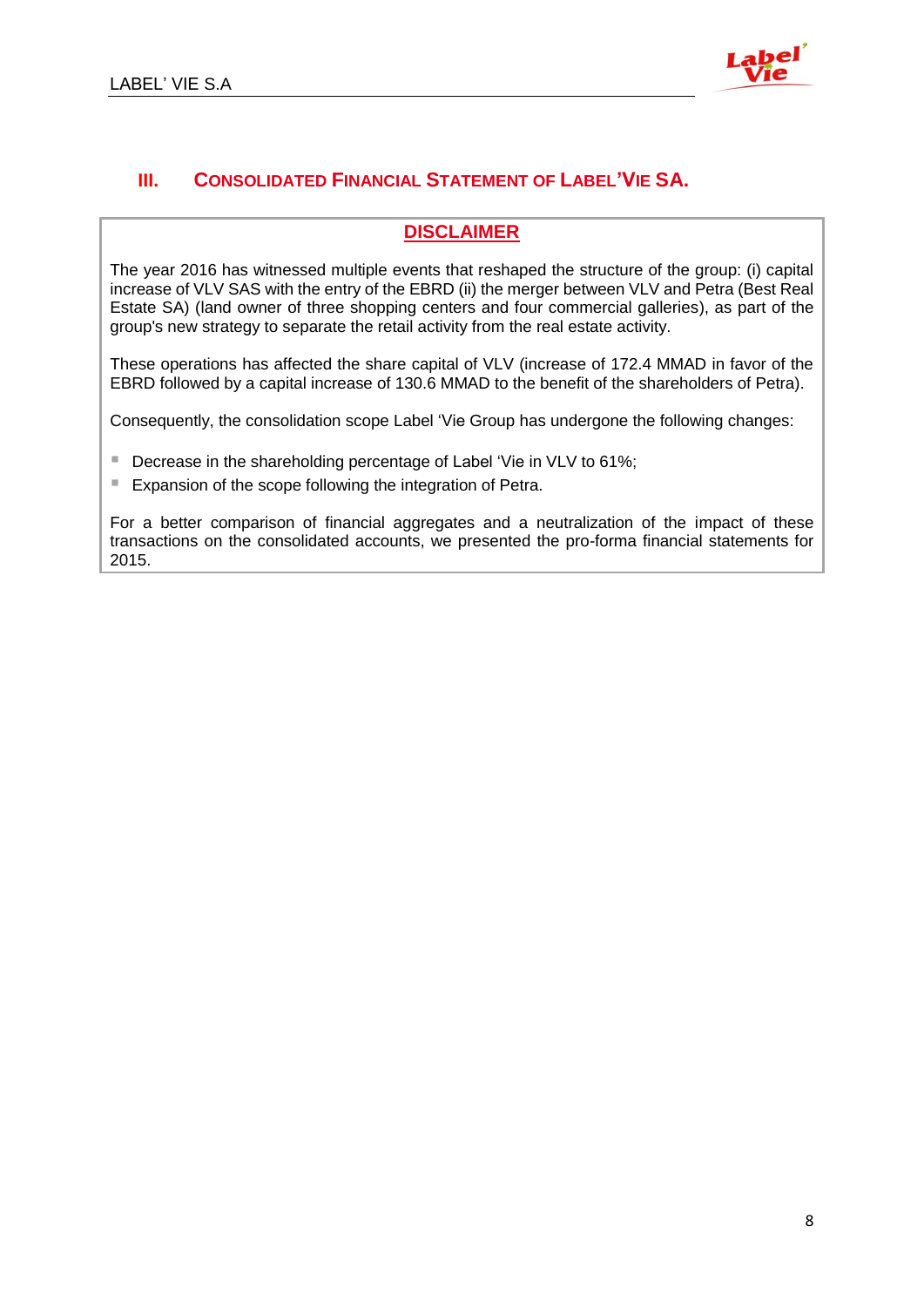



## **1. Balance sheet**

| <b>Assets – MMAD</b>                               | 2014        | 2015    | Var 14/15 | 2015 pro<br>forma |             | <b>Var 15</b><br>2016 pro forma<br>/16 |
|----------------------------------------------------|-------------|---------|-----------|-------------------|-------------|----------------------------------------|
| Intangible assets (A)                              | 424,9       | 479,9   | 12,9%     | 832,3             | 966,8       | 16,2%                                  |
| Capital in research and development                | 203,9       | 250,1   | 22,7%     | 312,2             | 425,5       | 36,3%                                  |
| Patents, trademarks and similar rights and values  | 35,0        | 43,8    | 25,1%     | 15,2              | 22,5        | 47,9%                                  |
| Goodwill                                           | 186,0       | 186,0   | $0,0\%$   | 187,5             | 201,4       | 7,4%                                   |
| Acquisition gap                                    |             |         |           | 317,4             | 317,4       | $0,0\%$                                |
| Tangible assets (B)                                | 3 0 3 0 , 3 | 3 242,3 | 7,0%      | 4 336,2           | 4 632,2     | 6,8%                                   |
| Lands                                              | 1 727,7     | 1728,8  | 0,1%      | 2 103,1           | 2 142,4     | 1,9%                                   |
| Constructions                                      | 625,9       | 639,2   | 2,1%      | 1 142,4           | 1 393,4     | 22,0%                                  |
| Technical installations. materials and tools       | 222,6       | 219,8   | $-1,2%$   | 263,7             | 340,6       | 29,2%                                  |
| Transportation equipment                           | 0,4         | 0,3     | $-10,6%$  | 0,3               | 0,3         | $-23,0%$                               |
| Furniture, office equipment and different fittings | 215,3       | 267,5   | 24,3%     | 269,8             | 317,9       | 17,8%                                  |
| Ongoing fixed assets                               | 238,4       | 386,6   | 62,1%     | 556,9             | 437,7       | $-21,4%$                               |
| Financial assets (C)                               | 106,7       | 128,6   | 20,6%     | 133,9             | 139,7       | 4,4%                                   |
| <b>Fixed loans</b>                                 | 0,1         | 0,1     | $-44,8%$  | 0,1               | 0,0         | ΝS                                     |
| Equity securities                                  | 76,6        | 97,8    | 27,7%     | 97,8              | 97,5        | $-0,4%$                                |
| Other financial receivables                        | 29,9        | 30,8    | 3,0%      | 36,0              | 42,3        | 17,5%                                  |
| Exchange adjustments (D)                           | $_{0,0}$    | 0,0     | ΝS        | 0,0               | 0,0         | ΝS                                     |
| TOTAL $I = (A+B+C+D)$                              | 3 5 6 1 , 8 | 3 850,8 | 8,1%      | 5 302,4           | 5 738,7     | 8,2%                                   |
| Inventories (E)                                    | 998,5       | 1 063,7 | 6,5%      | 1 111,0           | 1 208,8     | 8,8%                                   |
| Goods                                              | 994,5       | 1 056,9 | 6,3%      | 1 0 5 6, 9        | 1 148,4     | 8,7%                                   |
| Materials and supplies, consumables                | 4,1         | 6,8     | 66,3%     | 6,8               | 13,1        | 93,6%                                  |
| Ongoing products                                   | 0,0         | 0,0     | <b>NS</b> | 47,3              | 47,3        | $0,0\%$                                |
| Finished products                                  | 0,0         | 0,0     | <b>NS</b> | 0,0               | 0,0         |                                        |
| Accounts receivables (F)                           | 1722,0      | 1 549,6 | $-10,0%$  | 1 691,8           | 1714,0      | 1,3%                                   |
| Trade receivables, deposits and down-payments      | 36,7        | 55,9    | 52,4%     | 79,5              | 102,5       | 28,9%                                  |
| Suppliers and related accounts                     | 852,9       | 954,1   | 12,0%     | 1 0 29, 2         | 969,2       | $-5,8%$                                |
| Staff                                              | 7,4         | 9,3     | 25,5%     | 9,3               | 9,0         | $-3,0%$                                |
| State                                              | 468,1       | 474,9   | 1,5%      | 534,4             | 565,3       | 5,8%                                   |
| Associates accounts                                | 0,0         | 0,0     | <b>NS</b> | $_{0,0}$          | 0,0         |                                        |
| Other receivables                                  | 308,5       | 28,1    | $-90,9%$  | 25,3              | 28,0        | 10,6%                                  |
| Prepayment and accrued income                      | 48,4        | 27,3    | $-43,7%$  | 14,1              | 39,9        | <b>NS</b>                              |
| <b>Marketable Securities (G)</b>                   | 178,0       | 31,5    | $-82,3%$  | 512,0             | 487,5       | $-4,8%$                                |
| Exchange adjustments (H)                           | 0,2         | 0,3     | 21,9%     | 0,3               | 0,4         | 54,9%                                  |
| TOTAL II (E+ F + G + H)                            | 2898,8      | 2 645,1 | $-8,7%$   | 3 3 1 5 , 2       | 3410,6      | 2,9%                                   |
| <b>Cash and equivalents</b>                        | 752,8       | 354,7   | $-52,9%$  | 357,9             | 187,5       | $-47,6%$                               |
| Checks and cash values                             | 34,0        | 30,0    | $-11,7%$  | 94,6              | 37,4        | $-60,5%$                               |
| Banks. TG et CP                                    | 708,8       | 315,4   | $-55,5%$  | 253,4             | 138,6       | $-45,3%$                               |
| Imprest and flow-through - Fund                    | 10,1        | 9,3     | $-7,9%$   | 10,0              | 11,5        | 15,5%                                  |
| <b>TOTAL III</b>                                   | 752,8       | 354,7   | $-52,9%$  | 357,9             | 187,5       | $-47,6%$                               |
| $GLOBAL (I + II + III)$                            | 7 213,5     | 6850,6  | $-5,0%$   | 8975,5            | 9 3 3 6 , 9 | 4,0%                                   |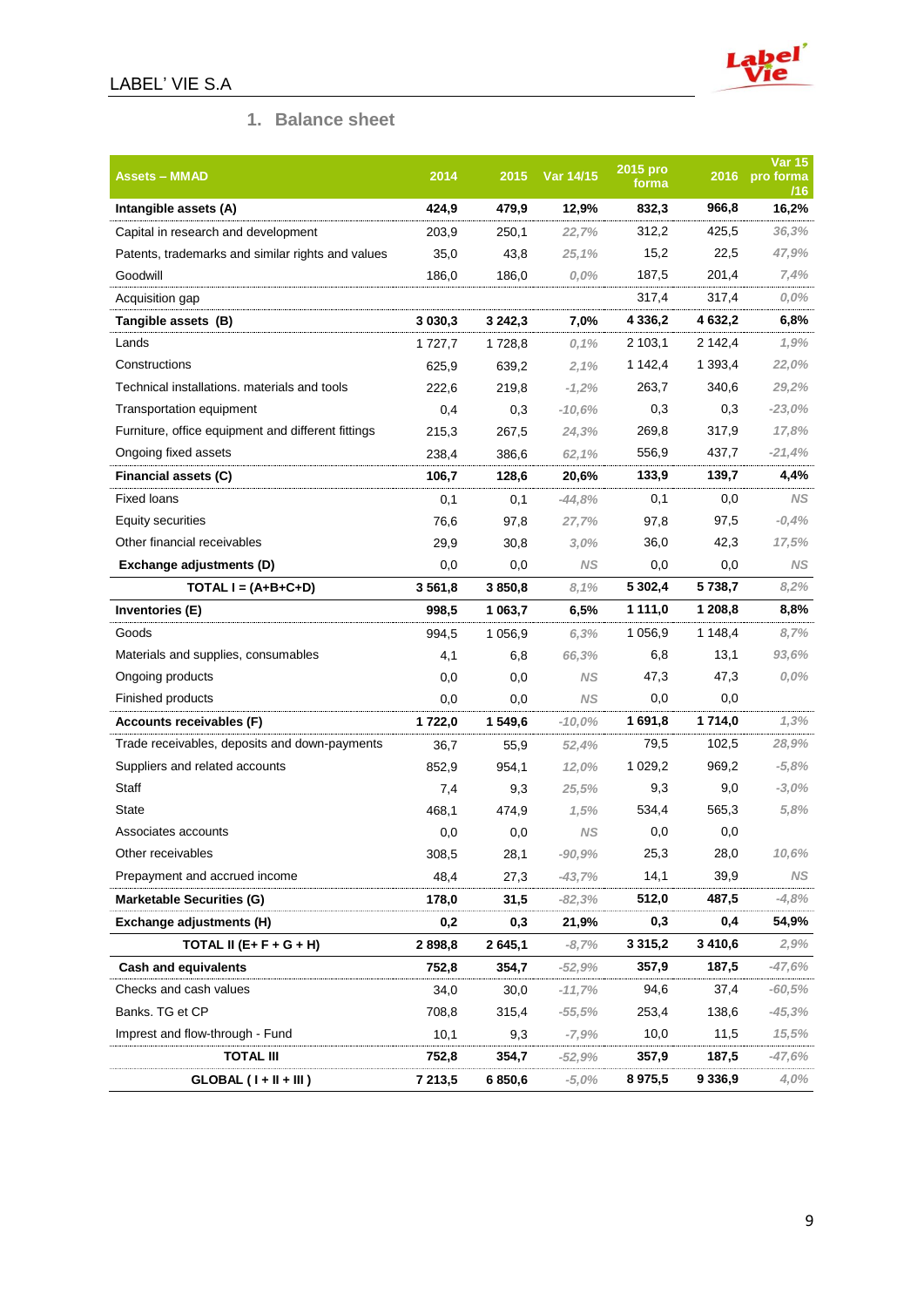## LABEL' VIE S.A



| <b>Liabilities - MMAD</b>                     | 2014      | 2015        | Var 14/15 | 2015 pro<br>forma | 2016        | <b>Var 15</b><br>pro<br>forma /16 |
|-----------------------------------------------|-----------|-------------|-----------|-------------------|-------------|-----------------------------------|
| Shareholders' equity                          |           |             |           |                   |             |                                   |
| Capital                                       | 254,5     | 254,5       | $0.0\%$   | 254,5             | 254,5       | $0.0\%$                           |
| Share premium and acquisition premium         | 783,4     | 783,4       | $0.0\%$   | 783,4             | 783,4       | $0,0\%$                           |
| Acquisition gap                               | 59,8      | 59,8        | $0.0\%$   | 59,8              | 59,8        | 0,0%                              |
| Legal reserves                                | 17,7      | 21,8        | 23,5%     | 21,3              | 24,2        | 13,2%                             |
| Other reserves (consolidated)                 | 59,4      | 66,7        | 12,3%     | -49,5             | 6,7         | $-113,4%$                         |
| Retained earnings                             | 81,0      | 70,9        | $-12.5%$  | 71,0              | 44,6        | $-37,2%$                          |
| Consolidated net income                       | 80,3      | 109,3       | 36,1%     | 132,0             | 164,6       | 24,7%                             |
| <b>TOTAL Shareholders' Equity (A)</b>         | 1 3 3 6 1 | 1 366,4     | $0.0\%$   | 1 272,5           | 1 3 3 7 , 7 | 5.1%                              |
| Minority interests (B)                        | 9,9       | 9,1         | $-8,1%$   | 986,1             | 1 009,2     | 2,3%                              |
| Financial debt (C)                            | 2 599,0   | 2 106,3     | $-19.0\%$ | 2899,9            | 2 867,1     | $-1.1\%$                          |
| Bonds issued                                  | 1 900,0   | 1 616,6     | $-14.9%$  | 1766,6            | 1766,6      | $0.0\%$                           |
| Other financial debts                         | 699,0     | 489,7       | $-29.9\%$ | 1 133,3           | 1 100,5     | $-2.9%$                           |
| Long term provisions (D)                      | 5,2       | 5,6         | 7,3%      | 5.6               | 11,1        | 99.8%                             |
| Exchange adjustments (E)                      | 0,0       | 0,0         | NS.       |                   | 0,0         |                                   |
| TOTAL $I(A + B + C + D + E)$                  | 3 950,1   | 3 4 8 7, 4  | $-11,7%$  | 5 1 64,0          | 5 2 2 5 , 0 | 1,2%                              |
| Accounts payables (F)                         | 2845,9    | 3 213,9     | 12,9%     | 3 661,9           | 3 905,9     | 6,7%                              |
| Trade payables and related accounts           | 2 194,1   | 2 5 2 9 , 7 | 15,3%     | 2 6 9 7, 9        | 2887,9      | 7.0%                              |
| Customer payables. advances and down-payments | 8,6       | 14,5        | 69.0%     | 31,0              | 28,5        | $-8.2%$                           |
| <b>Staff</b>                                  | 5,9       | 7,5         | 26,9%     | 7,5               | 8,1         | 7,8%                              |
| Social bodies                                 | 10,7      | 12,9        | 20,4%     | 12,9              | 15,3        | 18,3%                             |
| <b>State</b>                                  | 591,4     | 623,6       | 5.4%      | 698,2             | 715,5       | 2,5%                              |
| Associated accounts                           | 0,0       | 0,1         | 60.3%     | 137,3             | 137,6       | 0.2%                              |
| Other assets                                  | 3,2       | 7,4         | <b>NS</b> | 5,8               | 12,3        | 112,1%                            |
| Accruals and deferred income                  | 32,0      | 18,2        | $-43,3%$  | 71,3              | 100,7       | 41,3%                             |
| Other provisions (G)                          | 67,1      | 29,2        | $-56,4%$  | 29,2              | 14,5        | $-50,3%$                          |
| Exchange adjustments (H)                      | 0,3       | 0,3         | $-11,2%$  | 0,3               | 1,4         | 370,0%                            |
| TOTAL II ( $F + G + H$ )                      | 2913,3    | 3 243,4     | 11,3%     | 3 691,4           | 3 9 21,8    | 6,2%                              |
| <b>Overdrafts</b>                             | 350,0     | 120,0       | $-65,7%$  | 120,0             | 190,0       | 58,3%                             |
| <b>TOTAL III</b>                              | 350,0     | 120,0       | $-65,7%$  | 120,0             | 190,0       | 58,3%                             |
| $GLOBALI + II + III$                          | 7 213,5   | 6850,6      | $-5.0\%$  | 8975,5            | 9 3 3 6 , 9 | 4.0%                              |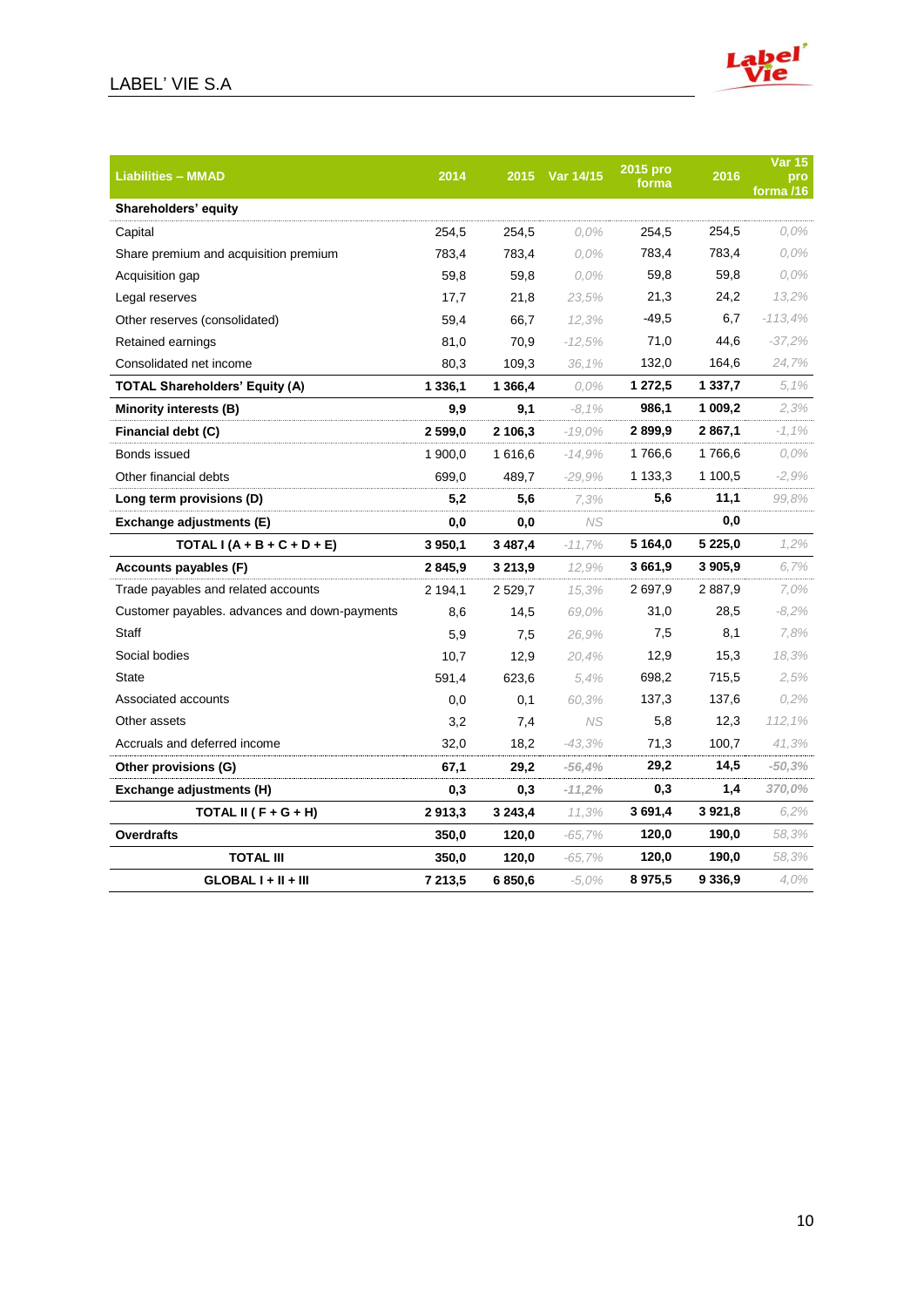

## **2. Income statement**

| <b>MMAD</b>                                              | 2014    |         | 2015 Var 14/15 | 2015<br>pro      | 2016        | <b>Var 15</b><br>pro |
|----------------------------------------------------------|---------|---------|----------------|------------------|-------------|----------------------|
| Sales of goods                                           | 5760,2  | 6 126,0 | 6.4%           | forma<br>6 126,0 | 6771,6      | forma/16<br>10,5%    |
| Sales of goods and services produced                     | 550,2   | 606,0   | 10,1%          | 729,1            | 785,7       | 7,8%                 |
| <b>Consolidated turnover</b>                             | 6 310,4 | 6 732,0 | 6.7%           | 6 855,1          | 7 557,4     | 10,2%                |
| Write offs, transfer of expenses                         | 91,5    | 66,9    | $-26.9%$       | 72,6             | 163,2       | 124,6%               |
| <b>Consolidated operating revenues I</b>                 | 6401,9  | 6798,8  | 6.2%           | 6927,8           | 7720,5      | 11,4%                |
| Purchases of goods sold                                  | 5 216,9 | 5 488,8 | 5.2%           | 5 4 8 8,9        | 6 0 1 0 , 3 | 9,5%                 |
| Consumables                                              | 121,2   | 133,4   | 10,0%          | 142,6            | 172,1       | 20,7%                |
| Other external expenses                                  | 315,6   | 335,0   | 6,1%           | 334,0            | 380,6       | 13,9%                |
| Taxes                                                    | 39,3    | 39,4    | 0.3%           | 48,2             | 62,2        | 29,1%                |
| Personnel expenses                                       | 296,9   | 326,2   | 9.9%           | 327,1            | 384,3       | 17,5%                |
| Other operating expenses                                 | 44,2    | 0,4     | $-99,1%$       | 0,4              | 7,7         | NS.                  |
| Depreciations and amortizations                          | 197,5   | 212,3   | 7,5%           | 267,2            | 330,5       | 23,7%                |
| <b>Consolidated operating expenses II</b>                | 6 231,7 | 6535.5  | 4.9%           | 6 608,4          | 7 347,6     | 11,2%                |
| <b>EBIT (I-II) III</b>                                   | 170,2   | 263,3   | 54,7%          | 319,4            | 373,0       | 16,8%                |
| Income from equity securities and other fixed securities | 0,0     | 0,0     | $-5.0\%$       | 0,0              | 3,6         | NS.                  |
| Exchange gains                                           | 0,9     | 2,8     | NS             | 2,8              | 1,3         | $-54,7%$             |
| Interest and other financial revenue                     | 42,0    | 47,9    | 14,1%          | 39,9             | 67,8        | 70,0%                |
| Financial write offs, transfer of expenses               | 20,3    | 22,6    | 11,2%          | 22,6             | 15,0        | $-33,9%$             |
| <b>Financial products IV</b>                             | 63,3    | 73,3    | 15,8%          | 65,3             | 87,7        | 34,3%                |
| Interest charges                                         | 147,7   | 171,6   | 16,2%          | 190,7            | 201,4       | 5,6%                 |
| Exchange loss                                            | 1,0     | 1,1     | 6,0%           | 1,1              | 0,8         | $-25,1%$             |
| Other financial expenses                                 | 2,8     | 0,2     | $-92,1%$       | 0,2              | 8,0         | NS                   |
| <b>Financial allocations</b>                             | 0,2     | 0,3     | 21,9%          | 0,3              | 0,4         | 54,9%                |
| <b>Financial expenses V</b>                              | 151,7   | 173,1   | 14,1%          | 192,3            | 210,7       | 9,5%                 |
| Financial result (IV-V) VI                               | $-88,4$ | $-99,8$ | 12.9%          | -127,0           | $-123,0$    | $-3,2%$              |
| Current result (III+VI) VII                              | 81,8    | 163,5   | 99,8%          | 192,4            | 250,0       | 29,9%                |
| Proceeds of sale of fixed assets                         | 466,2   | 0,7     | $-99,9%$       | 0,7              | 2,5         | NS                   |
| Other non-current revenues                               | 17,4    | 40,8    | 134,3%         | 42,1             | 7,3         | $-82,7%$             |
| Non-current write-offs, transfer of expenses             | 0,0     | 0,0     | NS             | 0,0              |             |                      |
| <b>Non-current products VIII</b>                         | 483,6   | 41,4    | $-91,4%$       | 42,7             | 9,8         | $-77,1%$             |
| Net value of assets sold                                 | 363,0   | 1,4     | $-99,6%$       | 1,4              | 2,5         | 74,4%                |
| Other non-current expenses                               | 61,9    | 38,8    | $-37,2%$       | 38,0             | 12,5        | $-67,2%$             |
| Non-current allocations to repayment and provisions      | 24,6    | 1,2     | $-95,1%$       | 2,2              | 7,9         | NS.                  |
| <b>Non-current expenses IX</b>                           | 449,5   | 41,5    | $-90,8%$       | 41,7             | 22,9        | $-45,0%$             |
| Non-current result (VIII-IX) X                           | 34,1    | 0,0     | -100,0%        | 1,1              | $-13,1$     | NS                   |
| EBT (VII+X) XI                                           | 115,9   | 163,5   | 41,0%          | 193,5            | 236,9       | 22,4%                |
| Income tax                                               | 35,6    | 54,2    | 52,0%          | 61,5             | 72,3        | 17,5%                |
| Net income                                               | 80,3    | 109,3   | 36,1%          | 132,0            | 164,6       | 24,7%                |
| Net-income-Group share                                   | 81,0    | 107,8   | 33,1%          | 111,9            | 139,5       | 24,6%                |
| <b>Minority interest</b>                                 | $-0,7$  | 1,5     | NS.            | 20,1             | 25,1        | 25,1%                |

*Source : Label' Vie*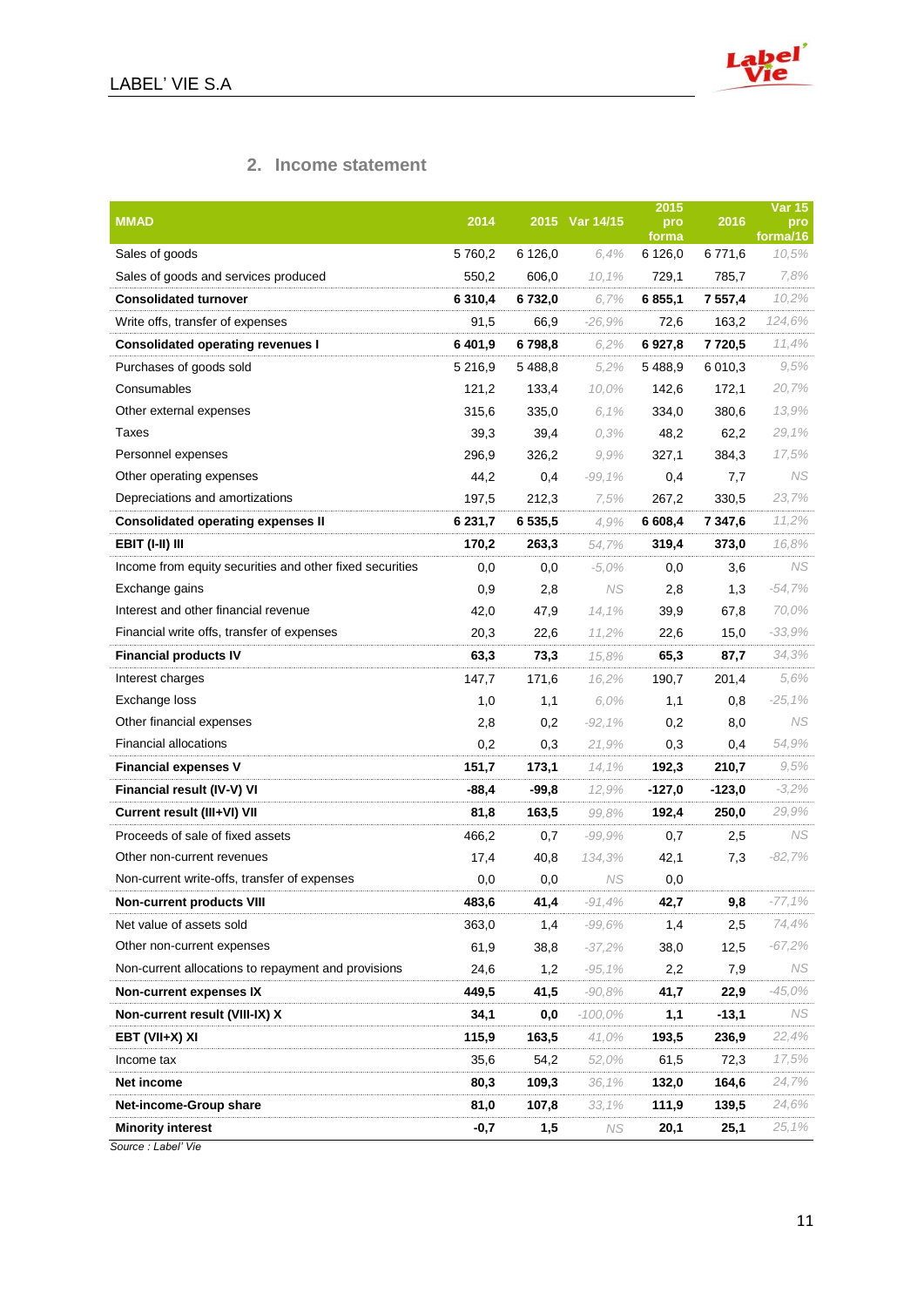

## **IV. RISK FACTORS**

**1. Economic risks** 

Future revenues and results of the Label 'Vie group depend significantly on the evolution of the Moroccan economy.

The main activity of the Label 'Vie group is the sale of consumer goods. Consequently, the turnover and profitability of the Label 'Vie group depend significantly on the evolution of Moroccan consumer spending. The evolution of consumption in Morocco is closely related country's economic situation and, more particularly, the average household income. A lower contraction or growth in the Moroccan economy could have a negative impact on the growth of the number of consumers and the average basket, which could have an adverse impact on the growth and profitability of the Label 'Vie group or even result in a decrease in income and earnings.

The economic risk is reduced primarily by the favorable prospects of international organizations for changes in GDP and inflation. Secondly, the economic risk is mitigated, in the case of the Label 'Vie group, thanks to the turnover structure, essentially constituted by sales of goods of primary necessity.

#### **2. Competitive risk**

Competitive risk includes the risk of an emerging organized new competitor as well as the risk of losing ground before existing competitors. Label 'Vie Group may thus face intensifying competition within the Moroccan retail market because of competing brands development, resulting therefore in a loss of market share and lower revenues of Label 'Vie Group.

#### **3. Investment risk**

Investment risk is the risk that projects will not be carried out within the budget and on time, initially resulting in a lag or decrease in project performance.

However, the Label 'Vie group has accumulated a rich experience in realizing store-opening projects, supported by the expertise of VLV in real estate management. The investment risk is also mitigated to date by the creation of a team entirely dedicated to development and management of new projects and has a diverse experience in the different operational departments of the group.

Label 'Vie group also benefits from the expertise of its international partner Carrefour, to carry out the development of new Carrefour hypermarkets. Moreover, the investment risk also encompasses certain risks linked to changes in the real estate price in Morocco. Demand for real estate in urban areas continues to rise, due to population growth, increasing urbanization rates and facilitating access to credit. The likelihood of land prices continuing in an upward trend seen in recent years is significant. This situation represents a risk factor for the group, if the latter does not succeed in limiting the impact of the rise in commercial real estate prices in its investment program.

However, this risk is mitigated, on the one hand, by the state's desire to create 15 new cities by 2020. These satellite cities would constitute an additional supply of land in urban areas, which would tend to reduce the surge of prices, and on the other hand by the creation of the VLV real estate company to carry out real estate investments.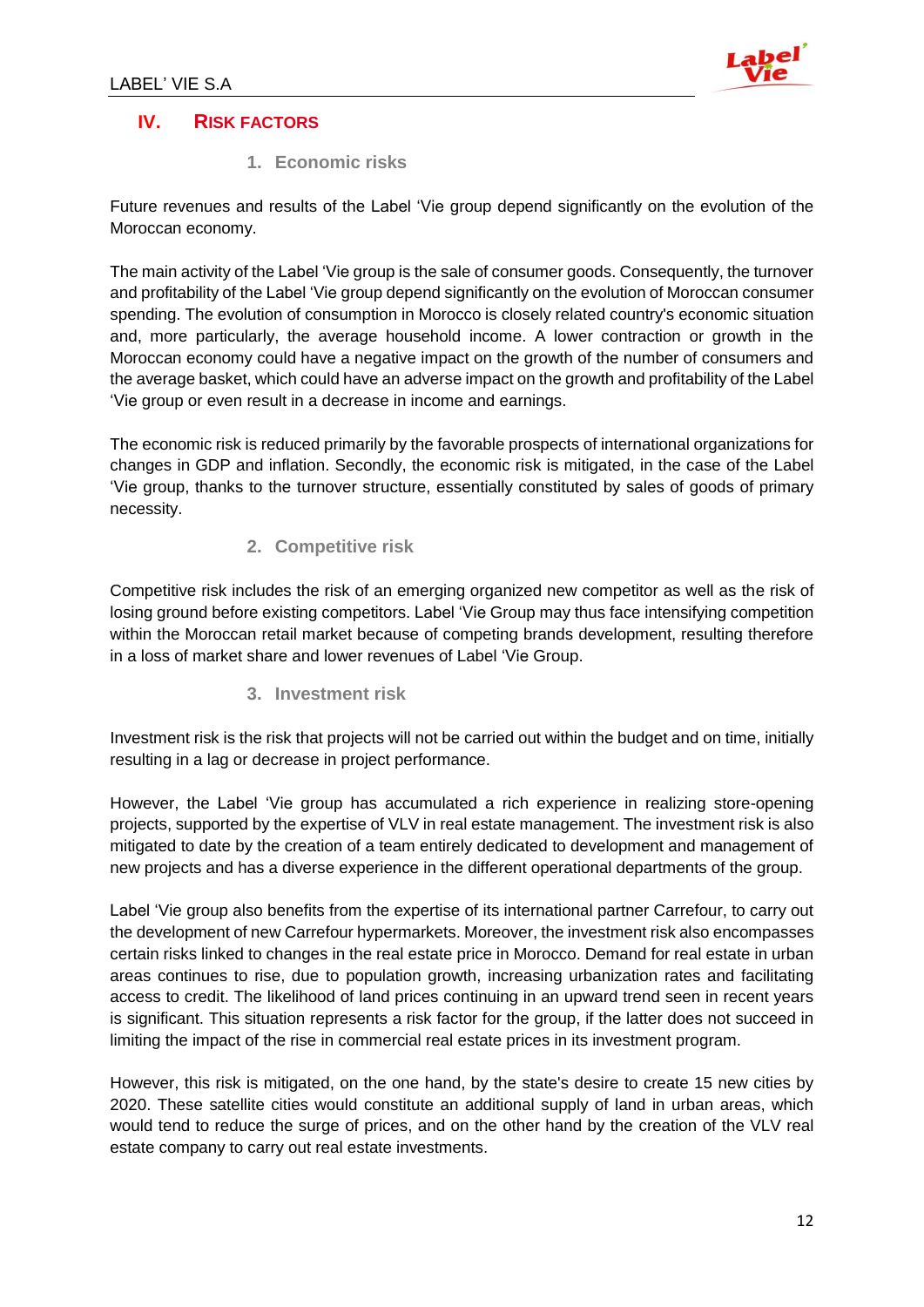

#### **4. Management risk**

As part of its business, Label 'Vie is subject to several management risks, including: food-related risks, risks related to theft and fraud, as well as risks related to human resources.

Food products are by definition likely to cause real health risks.

In spite of the civil liability insurance contracted by the company, a consumer affected by a food product purchased from one of the group's stores could cause damage in terms of image and reputation for the group as a whole. This could result in a loss of customers and an impact on the group's revenues.

The performance of Label 'Vie is significantly dependent on its management team, which has a great deal of experience and knowledge of large and medium retail stores. The loss of key management members could have a significant negative impact on the group's ability to implement its strategy. The group also depends on a qualified staff with the experience and the capacities necessary to the development of its activity. The possible difficulty of the group companies in recruiting and training competent and qualified teams could result in a deterioration of the services offered by the group.

#### **5. Legal risk**

#### **a) Legal Risk pertaining to Sector of supermarkets**

Label 'Vie Group activities are subject to many regulations related to the nature of the products it sells. The regulatory framework is likely to change, which could be favorable or unfavorable to the group. Such changes could lead to additional costs, or not being in line with the development Label 'Vie Group model, or changing the competitive environment in which the group could develop.

#### **b) Investment-based legal risk**

Any request for any license in order to construct large stores in major cities is investigated by municipalities that submit them to services and agencies for specific technical aspects, namely the Urban Agency and the Economic Division of the Prefecture. These requests are then processed by a tripartite committee chaired by the Director of the Urban Agency, in addition to other representatives of the municipality and the Town Hall. This committee then decides on the project in accordance with laws and regulations in effect, and according to the planning documents in force (Urban Master Plan, Development Plan, etc.).

As far as requests of operating licenses are concerned, it delivery is the responsibility of the president of the municipality in accordance with section 44 of the municipal charter. However, the investigation procedure of such requests, it differs from one municipality to another.

#### **6. Currency risk relative to purchases**

Label 'Vie is a sourcing company on the international market of some imported products such as fresh products (Carrefour products, cheese, cooked meats, etc.), dry goods or certain bazaar products. Therefore like any importing company, it is exposed to the risk of unfavorable changes in exchange rates within the international currency market.